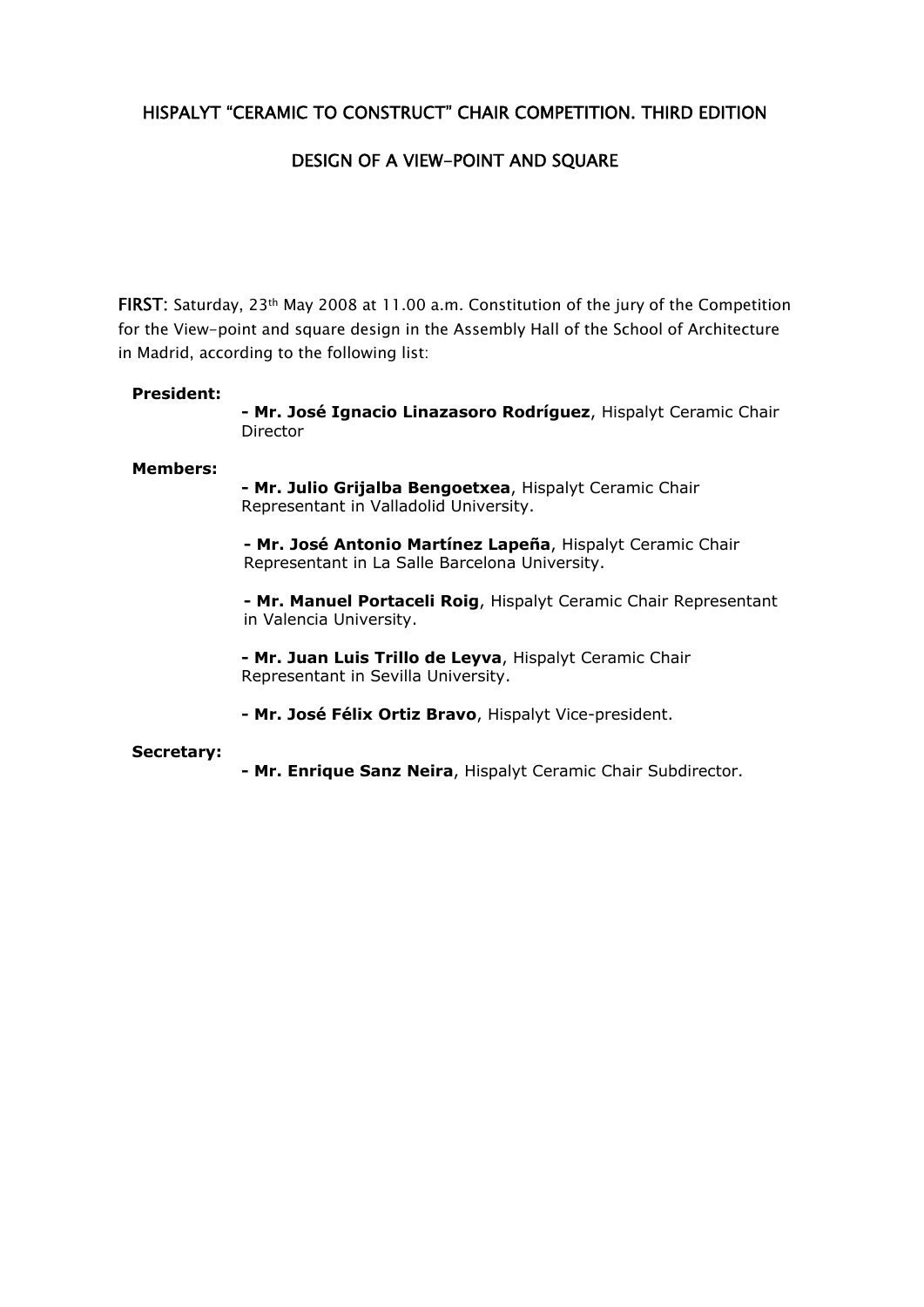SECOND: the necessary quorum is verified, the composition of the Jury is closed and the acceptance of the received proposals starts, that are the following ones:

| 0208PQ                      | FA3891                  | MR8182              |
|-----------------------------|-------------------------|---------------------|
| 1EA654                      | FZ1235                  | mt0824              |
| 111111                      | GG4891                  | MX1178              |
| 2EN103                      | GJ0807                  | <b>NY8709</b>       |
| 2MC739                      | GL 0042                 | OC4815              |
| 3170 TO'                    | GL 1492                 | OO 1123             |
| 370RR1                      | <b>GROUND 20</b>        | OT0114              |
| 3C001P                      | HH0011                  | PA1765              |
| AA0003                      | HT2213                  | PC3321              |
| AA0215                      | ii1111                  | PG1314              |
| AA8582                      | IK6969                  | pixel by brick      |
| AC1981                      | IN 1110                 | <b>PK0005</b>       |
| af0004                      | <b>IN3085</b>           | PZ2009              |
| AM0800                      | JA 1984                 | QQ 0003             |
| AM2009                      | JJ2009                  | R <sub>1</sub> J773 |
| AM4127                      | JK3693                  | <b>RC2008</b>       |
| AT0333                      | JR 1313                 | RP1611              |
| <b>BM1180</b>               | L_reFx                  | SC1111              |
| <b>BM2710</b>               | LD0000                  | Se 1234             |
| <b>BN0825</b>               | LET THE BRICK GUIDE YOU | <b>SE9808</b>       |
| <b>BO-2222</b>              | LH1986                  | si2009              |
| <b>BR1049</b>               | LL286                   | SP 0001             |
| C4M424                      | LL4444                  | SP1085              |
| CA0818                      | LM 9253                 | TD0230              |
| CA0967                      | LM1010                  | <b>TG 8279</b>      |
| CA2510                      | LP2603                  | TJ0808              |
| <b>CAMINO DE PERFECCION</b> | LU2608                  | TJ1603              |
| CC2109                      | LV1914                  | <b>TL0711</b>       |
| CE8384                      | LX0623                  | TO <sub>1981</sub>  |
| CL0409                      | M25P26                  | TO3738              |
| CS0310                      | MA 5000                 | TO7530              |
| CP1902                      | MA1421                  | TO8208              |
| CT0003                      | MA6305                  | <b>TOBR2804</b>     |
| DA1009                      | MÁS E MER               | <b>TS0099</b>       |
| DD0008                      | ME7972                  | <b>TT 1899</b>      |
| DM8485                      | MG1807                  | <b>VL9130</b>       |
| DW 2009                     | MG3180                  | <b>WA1122</b>       |
| EA0000                      | MH8485                  | <b>WE4627</b>       |
| EP1716                      | Mi0205                  | <b>WS8888</b>       |
| EU 2005                     | MJ7309                  | WZ7263              |
|                             |                         | ZK1317              |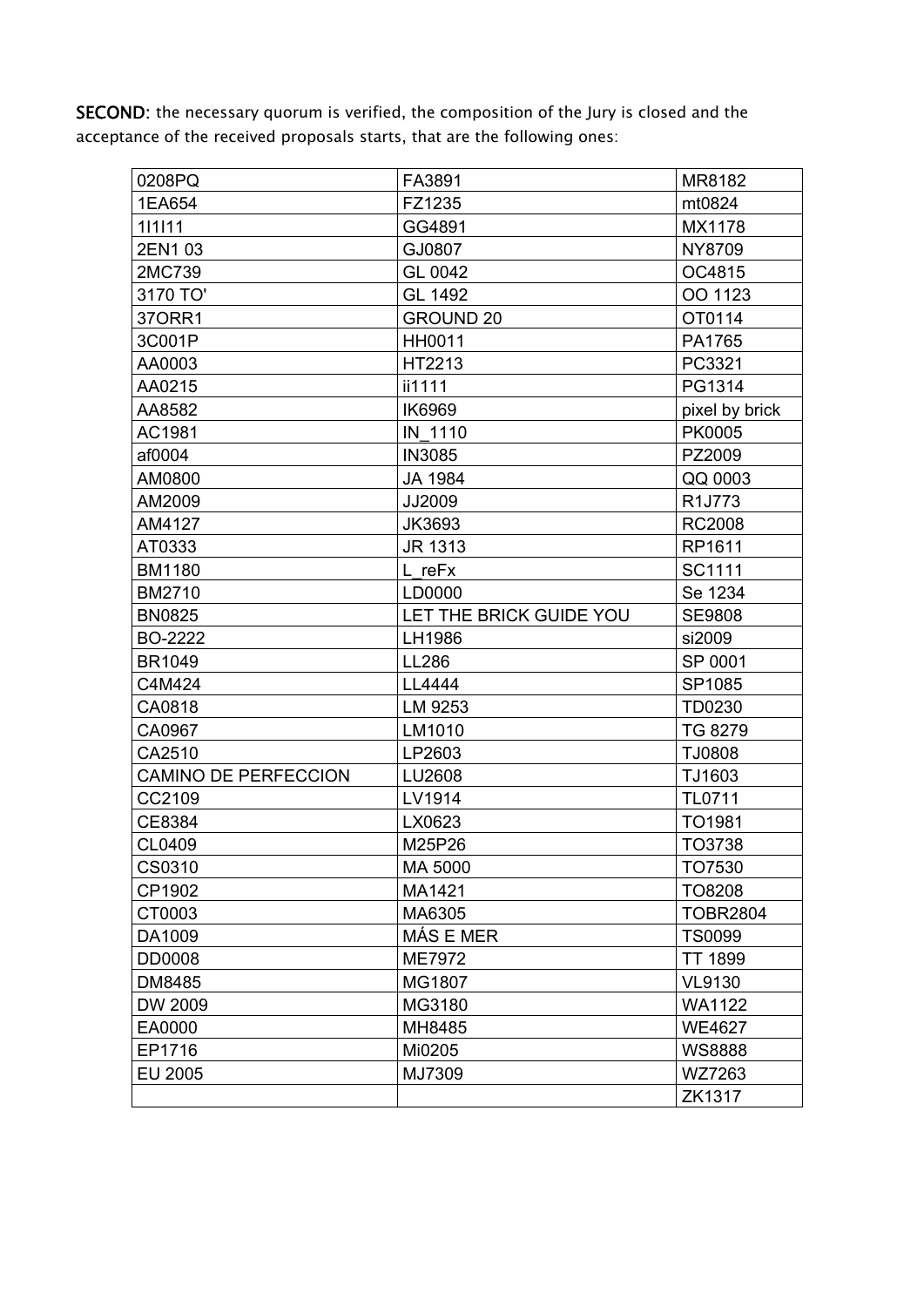The 121 proposals are accepted although the motto must have been of 4 digits and 2 letters. Proceeded to realize the first evaluation of the mentioned 121 offers, turning out to be, in consequence, selected the following 49 projects, at least counting with one vote.

| 0208PQ        | LET THE BRICK GUIDE YOU |
|---------------|-------------------------|
| 2MC739        | LM1010                  |
| 370RR1        | M25P26                  |
| 3C001P        | MA 5000                 |
| AA0003        | MA1421                  |
| AA8582        | MA6305                  |
| AM0800        | MG3180                  |
| AM2009        | MH8485                  |
| AM4127        | MR8182                  |
| BO-2222       | OC4815                  |
| <b>BR1049</b> | OO 1123                 |
| C4M424        | PK0005                  |
| CA0818        | PZ2009                  |
| CA2510        | si2009                  |
| CL0409        | SP 0001                 |
| CP1902        | SP1085                  |
| EA0000        | <b>TD0230</b>           |
| EP1716        | TJ0808                  |
| FZ1235        | <b>TOBR2804</b>         |
| GL 0042       | <b>TS0099</b>           |
| HH0011        | <b>TT 1899</b>          |
| ii1111        | <b>WE4627</b>           |
| IN 1110       | WZ7263                  |
| JA 1984       | ZK1317                  |
| JK3693        |                         |

THIRD: Offers selected for the next deliberation: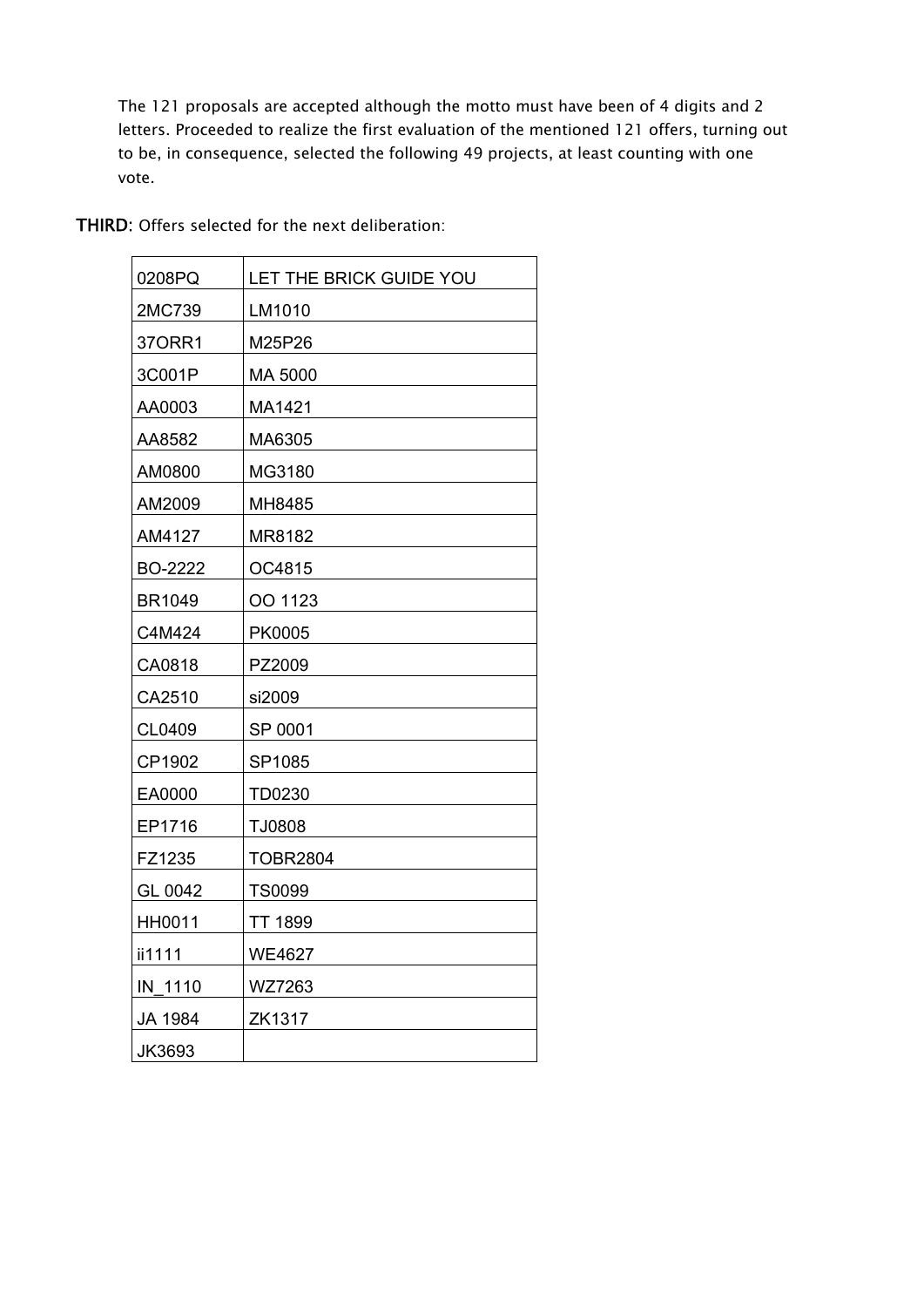FOURTH: It is decided by consensus that each member of the Jury select 5 proposals. There were voted and selected for the next round 16 proposals, that will be publish next by Ceramic Chair.

| OO 1123  |  |  |
|----------|--|--|
| CL0409   |  |  |
| ZK1317   |  |  |
| ii1111   |  |  |
| WE4627   |  |  |
| AA0003   |  |  |
| CP1902   |  |  |
| EA0000   |  |  |
| JK3693   |  |  |
| MG3180   |  |  |
| PK0005   |  |  |
| si2009   |  |  |
| SP 0001  |  |  |
| TD0230   |  |  |
| TOBR2804 |  |  |
| TT 1899  |  |  |

FIFTH: in a second deliberation the procedure is repeated. Now, each member of the jury select 3. Prizes and mentions would be decided among the proposals more voted, after debate of its characteristics. The next proposals gets at least a vote.

| OO 1123 |
|---------|
| CL0409  |
| AA0003  |
| ZK1317  |
| ii1111  |
| WE4627  |
| EA0000  |
| si2009  |
| FT 1899 |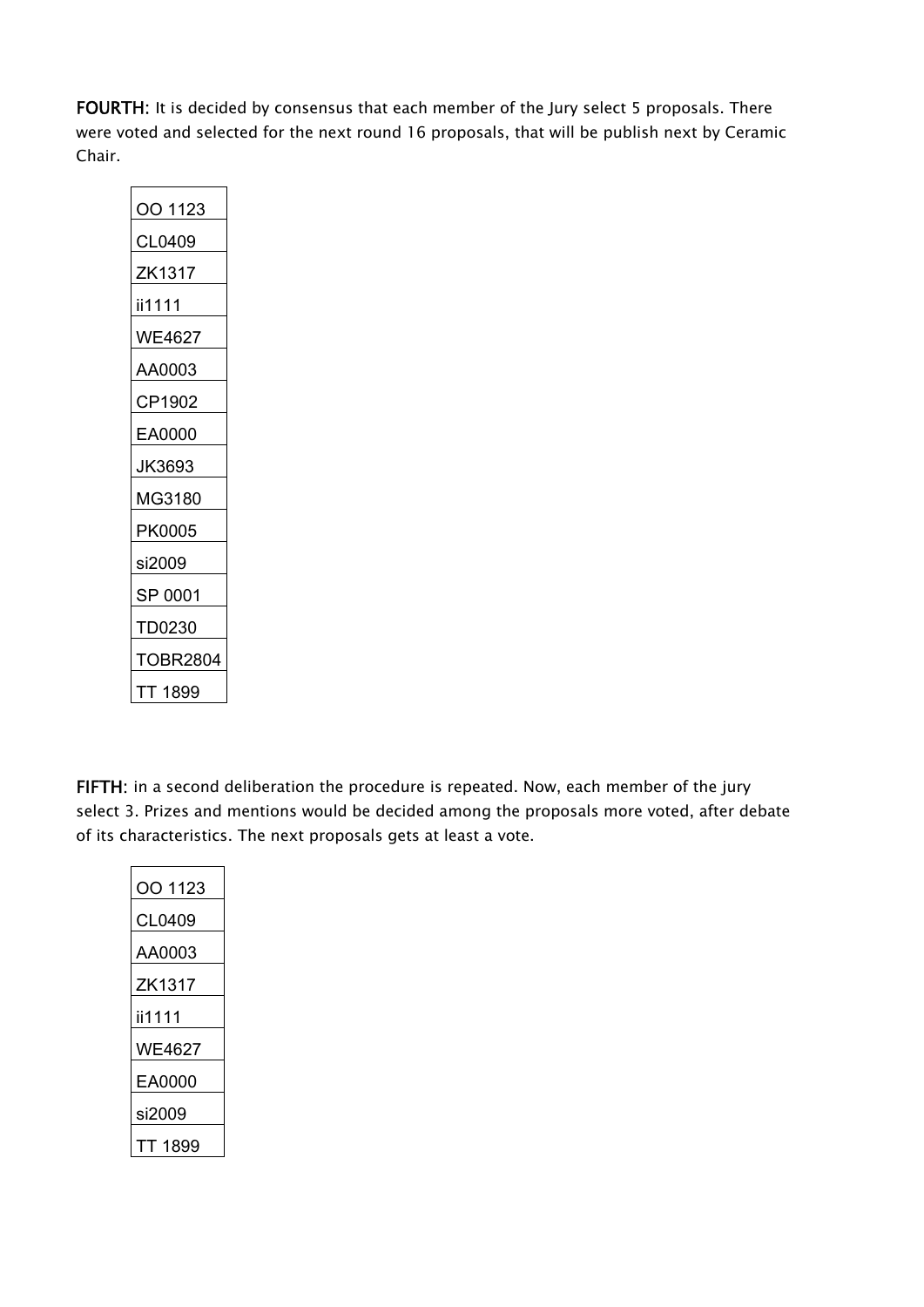SIXTH: once selected the previous projects, the Jury decides to vote and to grant the following prizes:

- First Prize: OO1123
- Second Prize: ii1111
- Mention: EA0000
- Mention: TT1899
- Mention: Si2009

SEVENTH: these are the determining characteristics of the winning proposals:

## - First Prize: OO1123

Is valued as a wise the simplicity of the proposal, the use of textures and spaces value the ceramic material through its natural use. The vertical elements in this case are ranked according to their function, and are not subject dimensionally for use by people, which supports their integration into the proposed site and the square.

Second Prize: ii1111

This proposal emphasizes the symbolic and utopian idea of using the viewpoint as column and also like a travel of introspection, recalling the Stylist Simon. The city also changed with in that symbolic way.

- Mention: **FA0000** 

This proposal has been rated the intervention strategy to reduce above ground. Although the viewpoint is positioned as a landmark in the square, the decision to become a platform dimensioned to allow the minimum functional building. It also appreciates the addition of low-grade exhibition space and access from the street side.

Mention: TT1899

It has been assessed in this project the situation respect to the existing edge walls, the intervention and entry to the exhibition area. Also the constructive simplicity and economy of effort of overall the intervention.